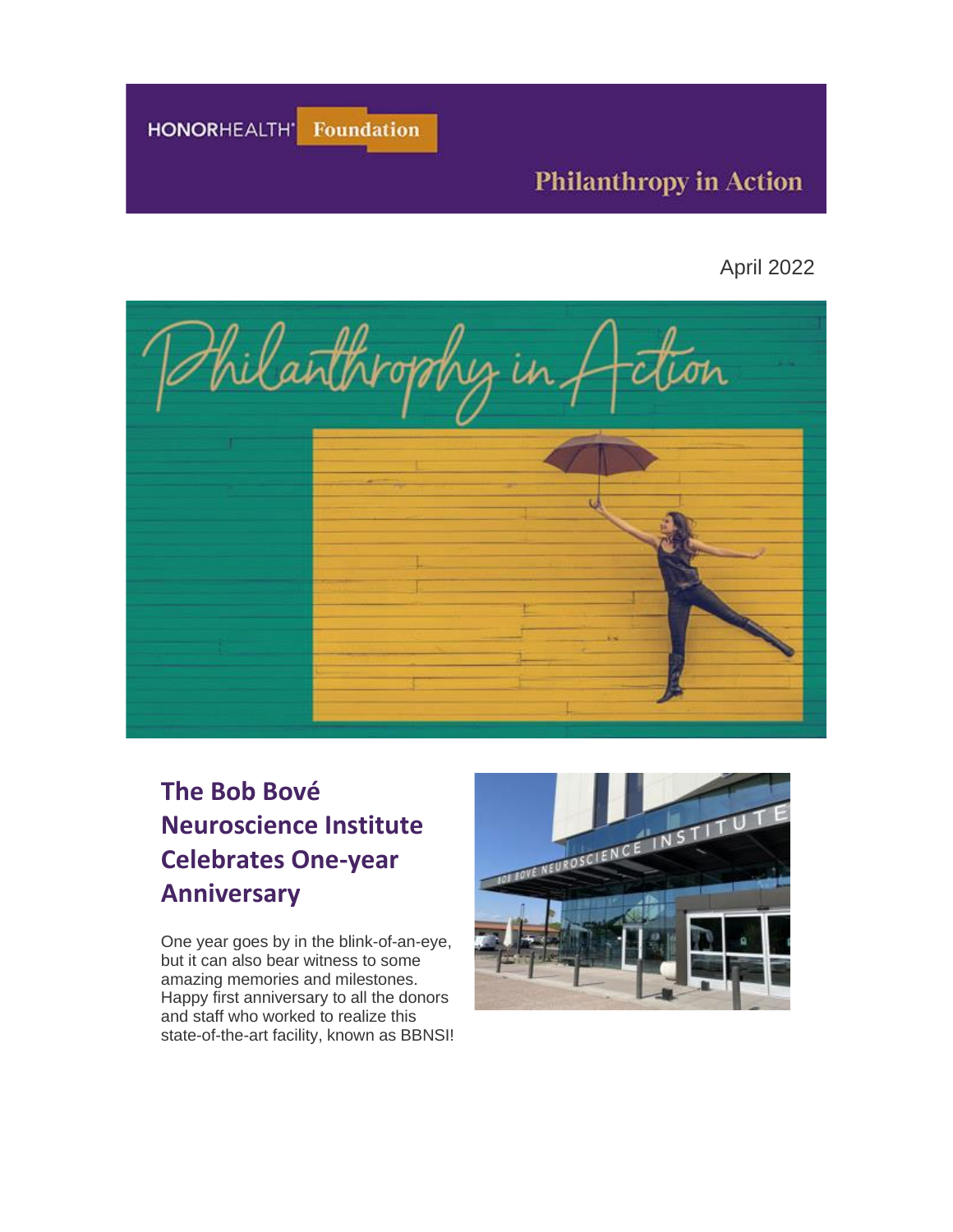[BBNSI,](https://urldefense.com/v3/__https:/eml-pusa01.app.blackbaud.net/intv2/j/85620EF5-FA44-4137-9FA3-E70D337BEF54/r/85620EF5-FA44-4137-9FA3-E70D337BEF54_4be9cca0-6b76-42eb-935e-ca016feb4243/l/9D796D0F-2EC3-4964-8ACC-2D583E255F19/c__;!!AtGvImiT!2fXxGg7TbNLjm-SM5isA1ob7abRdGDYaRXo9MtV19av9FjYIc20uwPyQvh4FMI46ZYXWxPurpZTRJXruJMr8IsA4Pg$) on the campus of HonorHealth Scottsdale Osborn Medical Center, offers comprehensive, integrated, expert care for neuroscience patients — all under one roof. Thanks to the generosity of countless donors, patients have convenient access to a collaborative team of multidisciplinary specialists, including neurologists, neurosurgeons, physical medicine and rehabilitation providers, therapists, social workers and dietitians.

In fact, as we celebrate [Parkinson's Awareness month,](https://urldefense.com/v3/__https:/eml-pusa01.app.blackbaud.net/intv2/j/85620EF5-FA44-4137-9FA3-E70D337BEF54/r/85620EF5-FA44-4137-9FA3-E70D337BEF54_4be9cca0-6b76-42eb-935e-ca016feb4243/l/42ACC972-58F2-44DE-B46F-145BCC5EF749/c__;!!AtGvImiT!2fXxGg7TbNLjm-SM5isA1ob7abRdGDYaRXo9MtV19av9FjYIc20uwPyQvh4FMI46ZYXWxPurpZTRJXruJMrYoWTmLw$) we want to thank Daniel Savitt, DO, and his entire team for their work establishing the Parkinson's disease Wellness Clinic, which focuses on healthy dietary and exercise interventions for patients with Parkinson's disease.

"It is increasingly recognized that patients living with Parkinson's disease can benefit from a team approach to every aspect of their care," states Dr. Daniel Savitt.

The Institute also offers infusion therapy, medical imaging and physical therapy. Dedicated nurse navigators streamline and coordinate care, and serve as a friendly, knowledgeable resource for the many questions that arise as patients and families navigate the challenges of living with a neurological condition.

### **May is Healthcare Thought Leadership and Innovation Month**

In support of this special month and HonorHealth's continuous dedication to innovating and elevating the delivery of healthcare, we want to take a moment to highlight the [HonorHealth Research and](https://urldefense.com/v3/__https:/eml-pusa01.app.blackbaud.net/intv2/j/85620EF5-FA44-4137-9FA3-E70D337BEF54/r/85620EF5-FA44-4137-9FA3-E70D337BEF54_4be9cca0-6b76-42eb-935e-ca016feb4243/l/E29F0AE7-6D25-4A4C-9DC9-A5B956170993/c__;!!AtGvImiT!2fXxGg7TbNLjm-SM5isA1ob7abRdGDYaRXo9MtV19av9FjYIc20uwPyQvh4FMI46ZYXWxPurpZTRJXruJMr-Wf7EwA$)  [Innovation Institute](https://urldefense.com/v3/__https:/eml-pusa01.app.blackbaud.net/intv2/j/85620EF5-FA44-4137-9FA3-E70D337BEF54/r/85620EF5-FA44-4137-9FA3-E70D337BEF54_4be9cca0-6b76-42eb-935e-ca016feb4243/l/E29F0AE7-6D25-4A4C-9DC9-A5B956170993/c__;!!AtGvImiT!2fXxGg7TbNLjm-SM5isA1ob7abRdGDYaRXo9MtV19av9FjYIc20uwPyQvh4FMI46ZYXWxPurpZTRJXruJMr-Wf7EwA$) (HRI²).



With the support of visionary philanthropists, HRI<sup>2</sup> is discovering new drugs, developing novel treatments and technologies and expanding scientific knowledge — all to benefit patients and families here in our community and around the world who are battling everything from cancer and cardiovascular disease to neurological conditions and traumatic injury.

As one of the nation's foremost research organizations, the Institute is embracing innovation to improve medicine and change the future. HRI²'s renowned physicianscientists give patients access to groundbreaking therapies and the latest medical devices, along with a great deal of hope. And where there is hope, there is healing.

On behalf of the Foundation and the entire HonorHealth system and staff — thank you for your support.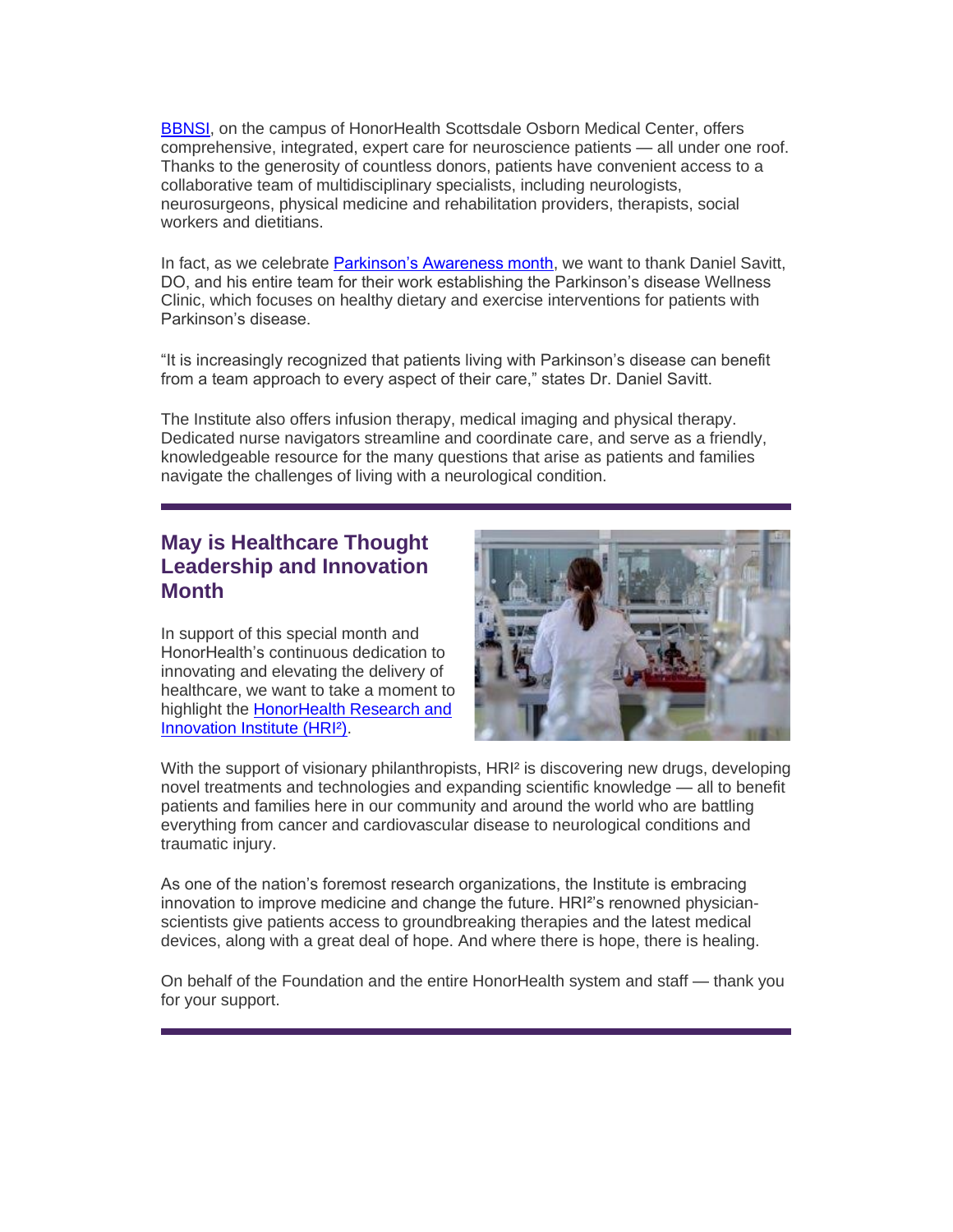### **Renowned cardiothoracic surgeon Dr. Zain Khalpey joins HonorHealth**

In celebration of Healthcare Thought Leadership and Innovation Month, we are pleased to introduce you to a new team member, Zain Khalpey, MD, PhD, FETCS, FACS. While specializing in cardiothoracic surgery, or the treatment of organs inside the thorax, Dr. Khalpey also brings to the team expertise in using artificial intelligence, precision medicine techniques and regenerative medicine to provide exceptional care to heart patients.



What makes Dr. Khalpey a transformational care thought leader is his use of Artificial Intelligence (AI) to help *predict* cardiovascular events. In fact, AI helps positively impact outcomes for cardiovascular patients through accuracy, prediction, efficiency, consistency, and treatment.

In support of overall community health and growing need, the Foundation continues to prioritize fundraising for [cardiovascular care.](https://urldefense.com/v3/__https:/eml-pusa01.app.blackbaud.net/intv2/j/85620EF5-FA44-4137-9FA3-E70D337BEF54/r/85620EF5-FA44-4137-9FA3-E70D337BEF54_4be9cca0-6b76-42eb-935e-ca016feb4243/l/8804B018-66DA-4E9A-9E9D-E19E339A4DE1/c__;!!AtGvImiT!2fXxGg7TbNLjm-SM5isA1ob7abRdGDYaRXo9MtV19av9FjYIc20uwPyQvh4FMI46ZYXWxPurpZTRJXruJMqiRRbr2A$) We look forward to welcoming Dr. Khalpey to our community at future Foundation events.



## **Your generous giving raised \$440,000 at the April Pro-Am**

Thank you to those who joined us at the HonorHealth Foundation Pro-Am. Through your generous giving, the



## **Help celebrate Nurses Week at HonorHealth**

This year the Nurses Week theme is: **Nurses: A Voice to Lead —** Invest in nursing and respect rights to secure global health, focusing on the need to protect, support and invest in the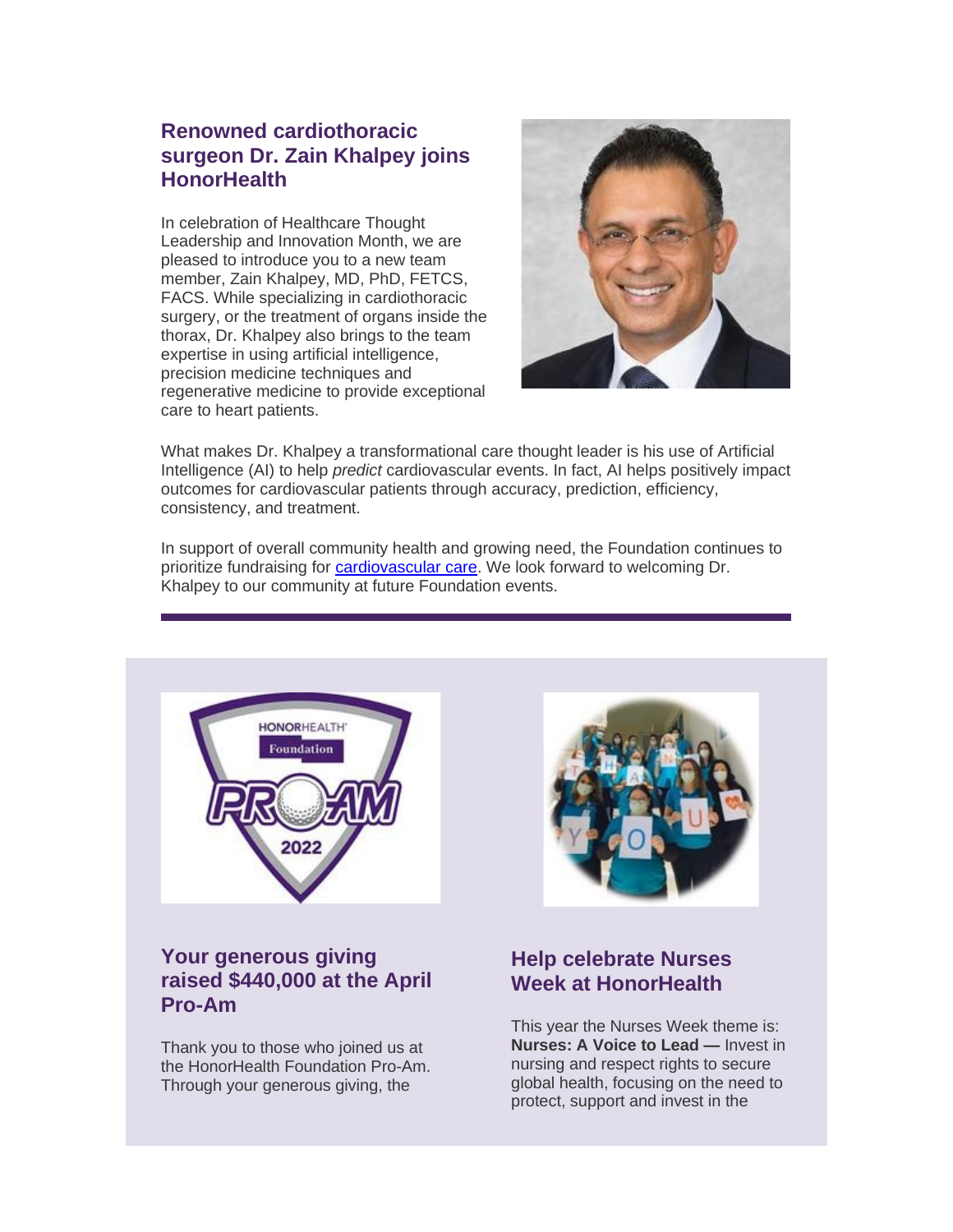event raised more than \$440,000 for HonorHealth's [Greatest Needs Fund](https://urldefense.com/v3/__https:/eml-pusa01.app.blackbaud.net/intv2/j/85620EF5-FA44-4137-9FA3-E70D337BEF54/r/85620EF5-FA44-4137-9FA3-E70D337BEF54_4be9cca0-6b76-42eb-935e-ca016feb4243/l/8340D0CF-0982-42F9-83E8-A42BC86E358D/c__;!!AtGvImiT!2fXxGg7TbNLjm-SM5isA1ob7abRdGDYaRXo9MtV19av9FjYIc20uwPyQvh4FMI46ZYXWxPurpZTRJXruJMq0GCN6Vw$) and the [Desert Mission Endowment.](https://urldefense.com/v3/__https:/eml-pusa01.app.blackbaud.net/intv2/j/85620EF5-FA44-4137-9FA3-E70D337BEF54/r/85620EF5-FA44-4137-9FA3-E70D337BEF54_4be9cca0-6b76-42eb-935e-ca016feb4243/l/2F820DB5-B3B7-4EFF-A6F7-749101A1CA04/c__;!!AtGvImiT!2fXxGg7TbNLjm-SM5isA1ob7abRdGDYaRXo9MtV19av9FjYIc20uwPyQvh4FMI46ZYXWxPurpZTRJXruJMp2NQoe0w$)

We are so grateful for the support of our community — from registered players and professional coaches to our volunteers and sponsors. Because of you our most vulnerable patients are getting the care and social services they need today and tomorrow.

Congratulations to all the [winners](https://urldefense.com/v3/__https:/eml-pusa01.app.blackbaud.net/intv2/j/85620EF5-FA44-4137-9FA3-E70D337BEF54/r/85620EF5-FA44-4137-9FA3-E70D337BEF54_4be9cca0-6b76-42eb-935e-ca016feb4243/l/52A09259-A8A5-4D24-B902-9785CDE23A82/c__;!!AtGvImiT!2fXxGg7TbNLjm-SM5isA1ob7abRdGDYaRXo9MtV19av9FjYIc20uwPyQvh4FMI46ZYXWxPurpZTRJXruJMpzBSmB9Q$) in various categories — there was a lot of healthy competition on the Talon and Raptor courses!

nursing profession to strengthen health systems around the world.

Please let a nurse know that you appreciate and support them, their selfless care, their sacrifices and their voice.

Don't wait — [share your gratitude or](https://urldefense.com/v3/__https:/eml-pusa01.app.blackbaud.net/intv2/j/85620EF5-FA44-4137-9FA3-E70D337BEF54/r/85620EF5-FA44-4137-9FA3-E70D337BEF54_4be9cca0-6b76-42eb-935e-ca016feb4243/l/F6BA39C2-633A-450D-AB9B-02D84678D691/c__;!!AtGvImiT!2fXxGg7TbNLjm-SM5isA1ob7abRdGDYaRXo9MtV19av9FjYIc20uwPyQvh4FMI46ZYXWxPurpZTRJXruJMqo8fvHeQ$)  [make a gift in tribute](https://urldefense.com/v3/__https:/eml-pusa01.app.blackbaud.net/intv2/j/85620EF5-FA44-4137-9FA3-E70D337BEF54/r/85620EF5-FA44-4137-9FA3-E70D337BEF54_4be9cca0-6b76-42eb-935e-ca016feb4243/l/F6BA39C2-633A-450D-AB9B-02D84678D691/c__;!!AtGvImiT!2fXxGg7TbNLjm-SM5isA1ob7abRdGDYaRXo9MtV19av9FjYIc20uwPyQvh4FMI46ZYXWxPurpZTRJXruJMqo8fvHeQ$) to support nursing education.

We know that the 3,000 nurses on our front lines are at the heart of healthcare and we are grateful.

### **Meet Ruth Glassman, the Foundation's youngest philanthropist**

Philanthropy is delivered in many forms and from all ages. To the surprise and delight of clients at HonorHealth Desert Mission Adult Day Care, 9 year-old Ruth gave the gift of music with a 30 minute piano concert last month.

Ruth is a third-grade student at Phoenix Country Day School and has been playing piano since the age of three. She played to a full room of smiling faces and selected a range of songs from classical to modern, including Für Elise by Ludwig Van Beethoven, Cruella De Ville by Roger Radcliffe (her favorite), What About Us by Pink, and Dancing Queen by ABBA.



When asked about her favorite music to play, she let us know it's the music she can "customize" at home by "playing it faster than my teacher likes." A true musician in the making!

Ruth and her family are dedicated to giving back to their community in numerous ways, in fact her father, Rodney Glassman, serves on the Foundation Board of Trustees.